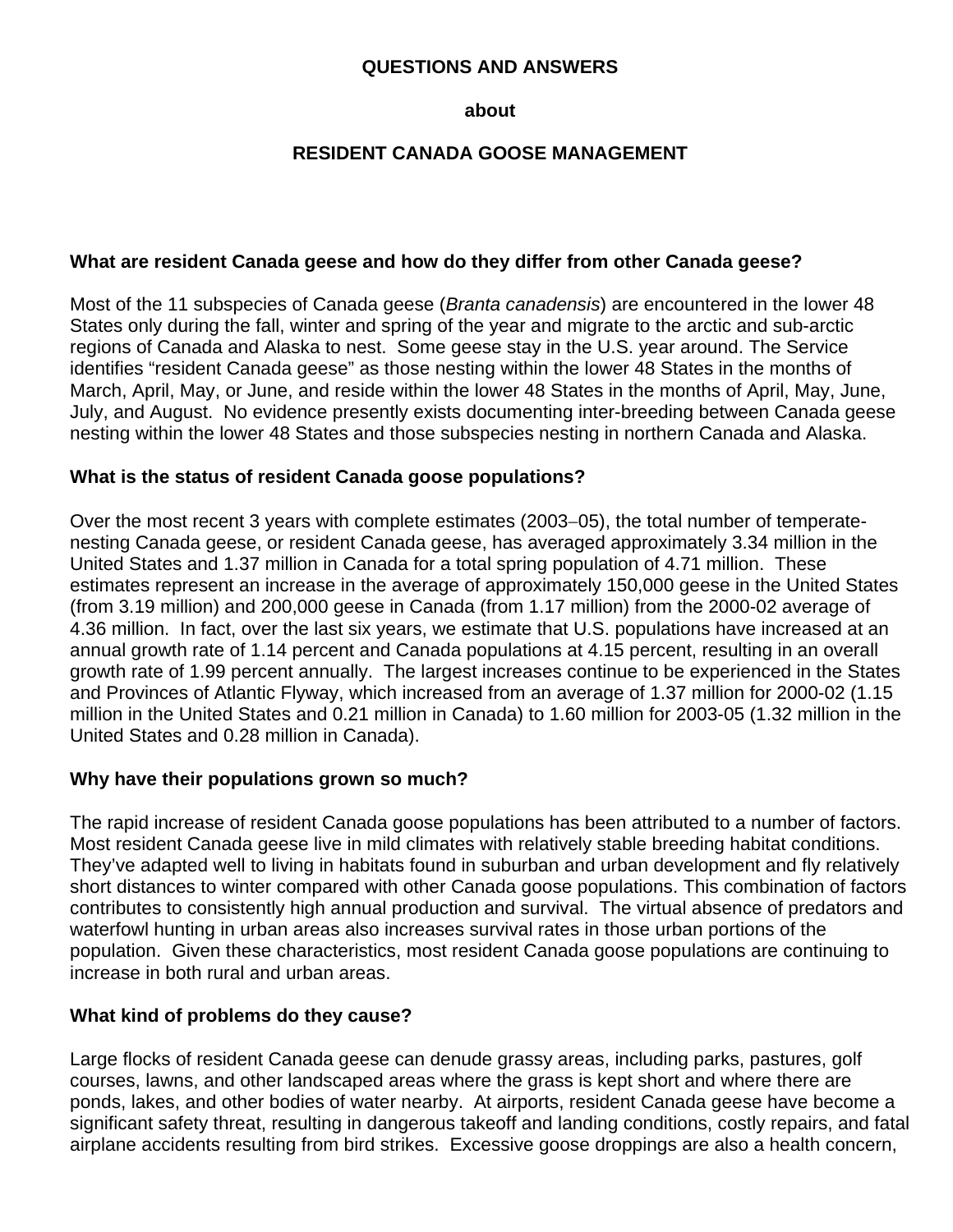and have contributed to the temporary closure of public beaches in several States by local health departments. Agricultural and natural resource damage, including depredation of grain crops, overgrazed pastures and degraded water quality, have increased as resident Canada goose populations have grown.

# **What is an EIS and why was its preparation necessary?**

An EIS is required by the National Environmental Policy Act to assess the potential environmental impacts of any proposed major Federal action and to offer reasonable alternatives. Any decision to implement an alternative strategy to reduce, manage, and control resident Canada goose populations in the continental United States and to reduce related damages would constitute a major Federal action. Thus, an EIS is required to evaluate a range of alternative strategies designed to address the problem. The EIS documents this assessment and, together with supporting documents, considerations, data, and public comments, was used by the Service's Director in the preparation of the final rule. The final rule implements the preferred alternative in the EIS.

# **What would happen to resident Canada goose populations without management?**

With no action, the Service estimates that the population of resident geese in most areas would continue to increase. As populations grow, environmental impacts and conflicts with people likely will increase. In the Atlantic Flyway, we estimate that the population will approach 1.25 million in 5 years and 1.37 million in 10 years. In the Mississippi Flyway, we estimate that the U.S. segment of the current population (1.3 million) will approach 1.5 million in 5 years and 1.8 million in 10 years. In the Central Flyway, we estimate that the numbers will approach 1.1 million by 2010. In the Pacific Flyway, we estimate that the population will approach 400,000 geese by 2010.

# **What action does the Service propose to address the problem?**

The new regulations implement our "Integrated Damage Management and Population Control" FEIS preferred alternative. Under this alternative, State wildlife management agencies, private landowners, and airport managers will gain flexibility to deal with the problems caused by resident Canada goose populations. States could choose to implement specific strategies, such as depredation and control orders in agricultural areas, or at locations where public health may be an issue; expanded hunting opportunities; or other indirect and/or direct population-control strategies. Further, airport managers and private landowners could implement specific management of nests and eggs and other management options.

# **How would you briefly summarize the overall program?**

The new regulations consists of three main program components:

The first component consists of specific control and depredation orders (Airports, Nests and Eggs, Agricultural, and Public Health) designed to address resident Canada goose depredation, damage, and conflict management. These actions could be conducted by the appropriate State agency, Fish and Wildlife Service or other official agent (such as the U.S. Department of Agriculture's Wildlife Services), or in some cases, the affected public.

The second component provides expanded hunting methods and opportunities to increase the sport harvest of resident Canada geese above that which results from existing September special Canada goose seasons.

The third component authorizes the Director to implement a resident Canada goose population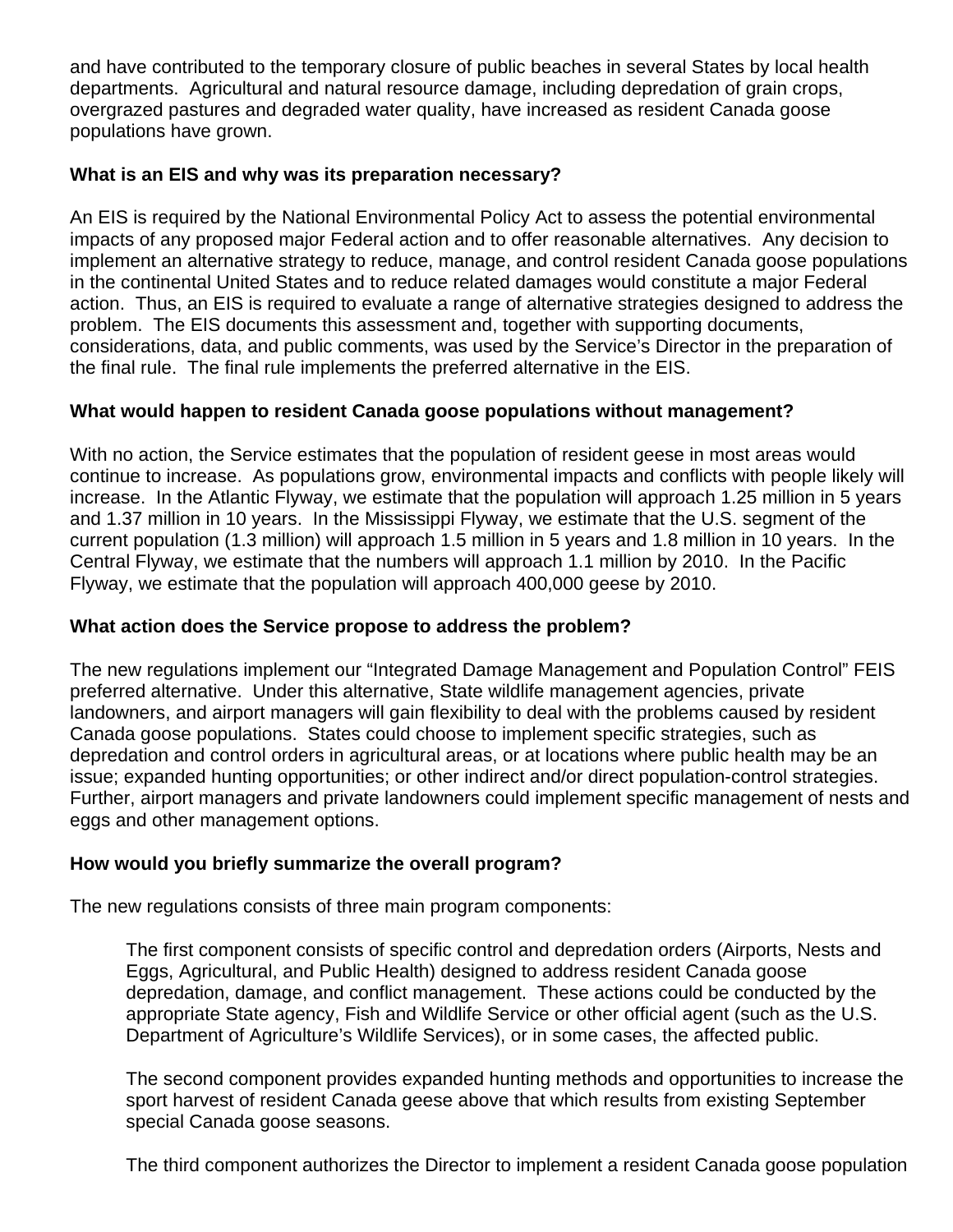control program, or management take (defined as a special management action that is needed to reduce certain wildlife populations when traditional management programs are unsuccessful in preventing overabundance of the population). The intent of the program would be to reduce resident Canada goose populations in order to protect personal property and agricultural crops, protect other interests from injury, resolve or prevent injury to people, property, agricultural crops, or other interests from resident Canada geese, and reduce or eliminate potential concerns about human health.

# **What is a Depredation or Control Order?**

A depredation or control order is a Federal regulation that allows the take of birds without a Federal permit. Since migratory birds are Federally protected, all take normally requires a Federal permit.

### **How does the Service characterize the public comments?**

Before the draft EIS was started, scoping meetings were held in February, 2000, at nine locations across the country. Attendance totaled approximately 1,250 and over 3,000 comments were received. A Draft EIS was released on March 1, 2002, with a 90-day public comment period. Attendance at the 11 public meetings totaled 429 and over 2,700 written comments were received. A subsequent comment period was opened on August 21, 2003, in relation to the proposed rule. The comment period closed October 20, 2003. Thus, outside of the scoping comments, public comments were accepted from the opening of the comment period on March 1, 2002, until October 20, 2003. Written comments specific to the draft EIS were received from 2,657 private individuals, 33 State wildlife resource agencies, 37 non-governmental organizations, 29 local governments, 5 Federal/State legislators, 4 Flyway Councils, 4 Federal agencies, 3 tribes, 3 businesses, and 2 State agricultural agencies. Of the 2,657 comments received from private individuals, 56 percent opposed the preferred alternative and supported only non-lethal control and management alternatives, while 40 percent supported either the proposed alternative or a general depredation order.

### **How does the new regulation address the protections afforded Canada geese by the Migratory Bird Treaty Act (MBTA)?**

The MBTA provides for the protection and conservation of migratory birds (including resident Canada geese), while at the same time providing opportunities for people to use the resource for sport, recreation, and scientific endeavors. The MBTA also provides considerable flexibility for dealing with situations where birds may come into conflict with human interests, such as those posed by the increasing numbers of resident Canada geese.

# **Why isn't the existing program adequate for dealing with resident Canada goose problems?**

Normally, complex Federal and State responsibilities are involved with Canada goose control activities. All control activities, except those intended to either scare geese out of or preclude them from using a specific area (e.g., harassment, habitat management, or repellents), require a Federal permit issued by the Service. As the number of problems with resident Canada geese has continued to grow, the Service, together with its State and Federal partners, believes additional strategies are needed beyond those presently employed to reduce, manage, and control resident Canada goose populations in the continental United States and to reduce related damages. In this way, all agencies can provide the most responsible, cost-effective, biologically-sound, and efficient assistance available.

The Service has attempted to control and manage growing populations of resident Canada geese through existing annual hunting season frameworks (special and regular seasons), the issuance of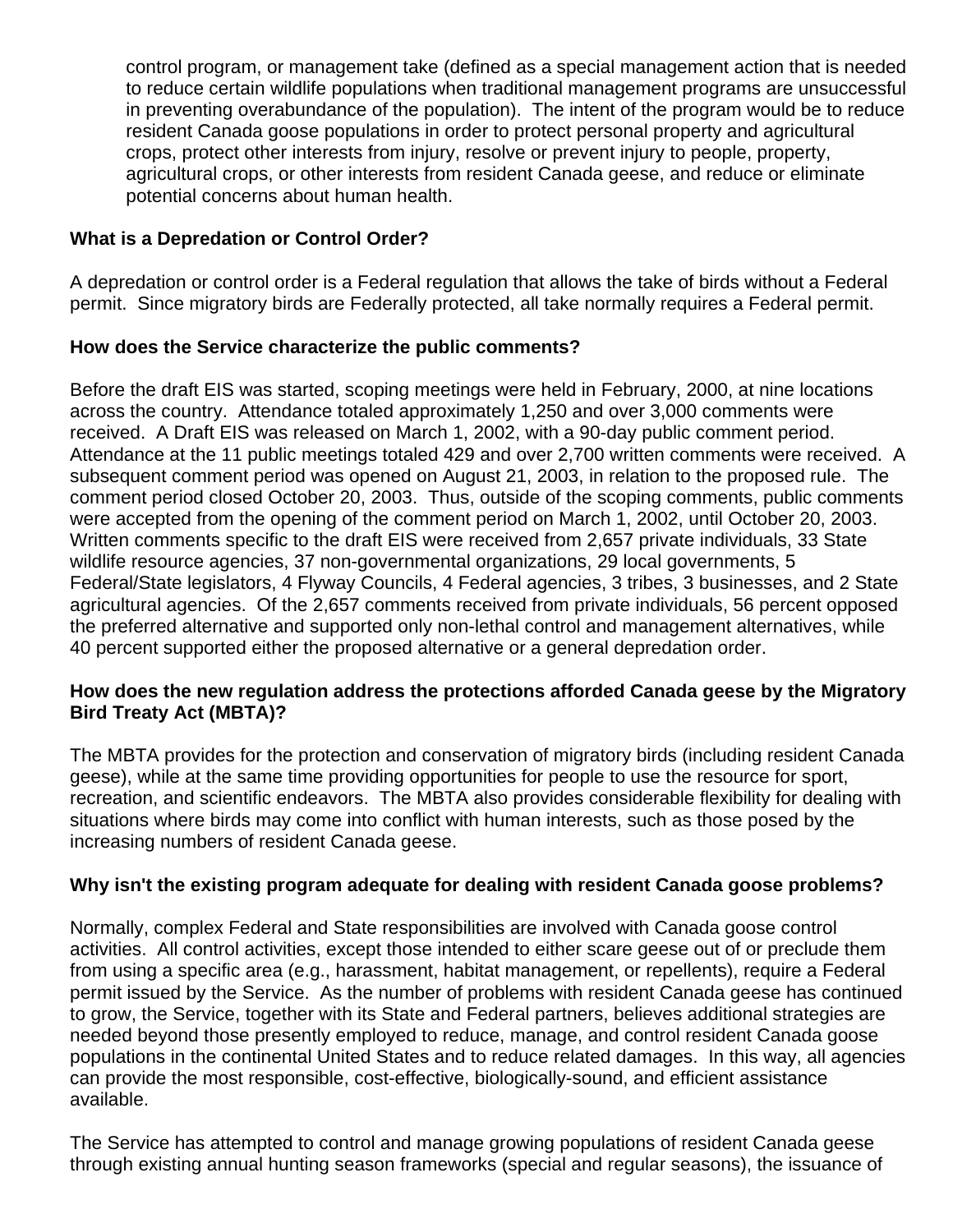control permits on a case-by-case basis, and special Canada goose permits. While this approach has provided relief in some areas, it has not completely addressed the problem. We realize that more management flexibility is necessary to meet the needs of the public. Because of the unique locations where large numbers of these geese nest, feed, and reside, the Service believes that new and innovative approaches and strategies for dealing with bird/human conflicts are necessary.

#### **How are the new regulations different from the special Canada goose permit? Doesn't the special Canada goose permit give States flexibility to manage resident Canada goose populations?**

While the special Canada goose permit is more flexible than the permit-by-permit issuance system and has provided relief in some areas, it has not completely addressed the problem. When the Service established the new special permit several years ago, we stated the permit was a short-term approach. The new regulations and FEIS offer long-term approaches and strategies to meet the needs of the public.

Given the already large numbers of resident Canada geese, and the numbers that must be reduced, we believe the only way to possibly attain these goals is to give the States, and the affected public, more flexibility to address the problems caused by resident Canada goose populations. By addressing population reductions on the widest number of available fronts, we believe the combination of various damage management and population control strategies can successfully reduce numbers of resident Canada geese, especially in those priority areas identified by the States.

### **I am currently suffering damage and other economic losses due to resident Canada geese. How does the proposed action help me?**

Depending on what management strategies your State elects to implement, your damage and losses could be significantly reduced. For example, if you are an agricultural producer, your State could choose to allow you to aggressively harass resident Canada geese that are causing problems on your property.

# **Why were the new regulations largely limited to situations between April 1 and August 31?**

Migratory Canada goose populations interact and overlap with resident Canada goose populations during the fall and winter and therefore could be impacted by management actions and programs targeted at reducing resident Canada goose populations during this time. To avoid impacting nonresident Canada goose populations most aspects of the new regulations are restricted to the period April 1 through August 31 each year. The new regulations do allow the take of Canada goose nests and eggs during the entire month of March, since any nesting Canada geese nesting in the U.S. would clearly be resident birds.

# **What effect will the new regulations have on resident Canada goose populations?**

Resident Canada goose number are so abundant (3.34 million) that even with these control measures, we estimate they will number approximately 2.1 million a decade from now. These measures may even benefit the populations by reducing them to levels that are in better balance with available food and habitat.

#### **What impact will the new regulations have on existing sport-hunting opportunities?**

Regular hunting seasons would be largely unaffected under the new regulations. Most goose population reductions would occur in areas previously closed to, or with limited, hunting. Alternatively,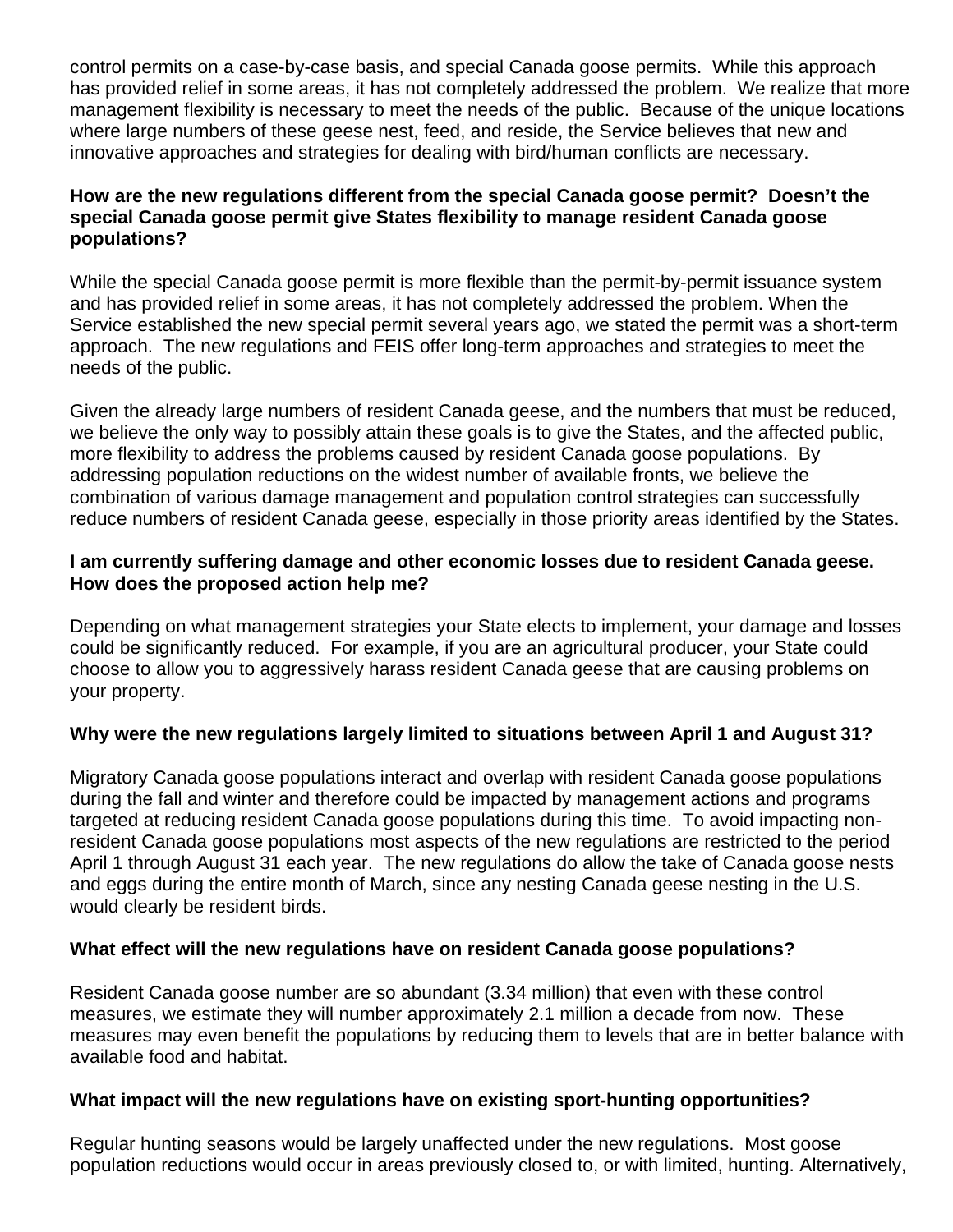special hunting opportunities for resident Canada geese and potential harvest would be significantly increased. States could opt to increase and expand special hunting opportunities for resident Canada geese through newly-available hunting methods. The new regulations authorize the use of additional hunting methods, such as electronic calls, unplugged shotguns, and expanded shooting hours (one-half hour after sunset). All of these expanded hunting methods and opportunities would be conducted outside any other open waterfowl season.

# **Would these new, expanded hunting provisions make a difference?**

The expanded hunting provisions have the potential to better maintain resident goose populations at sustainable levels. We believe a more conservative estimate of the percentage increase in harvest attributable to the use of additional hunting methods within the hunting season frameworks would be 25 percent, this increase in special season harvest would still result in the harvest of an additional 130,000 Canada geese each year.

# **What about "Management Take" and how does this differ from existing special hunting seasons?**

Management take is defined as a special management action that is needed to reduce certain wildlife populations when traditional management programs are unsuccessful in preventing overabundance of the population. If authorized by the Director, it is intended to reduce and stabilize resident Canada goose populations by allowing States to use hunters to harvest resident Canada geese, by way of shooting, during the August 1 through August 31 period. Because this component takes place outside of the existing hunting seasons established by the Migratory Bird Treaty (September 1 to March 10), it is not a hunting season. Participating authorized States would be required to designate all participants operating under the program and keep records of all their activities. The Service will annually assess the program's impact and will suspend the program once population reduction is no longer necessary.

# **Would "Management Take" really make a difference?**

Like the other program components, each strategy plays a part in the overall goal of population reduction and damage management. Thus, while management take may not be implemented in areas, take of geese under this component contributes to overall goals of population reduction. We believe that the potential take of geese under this component, along with that realized by the expanded hunting methods, could be as much as 25 to 50 percent of the existing special season harvest of 520,000 birds.

### **What assurances are there that States would not overharvest these birds and harm the population?**

In addition to required annual breeding surveys, we would annually assess the impact and effectiveness of the program to ensure compatibility with long-term conservation of Canada geese. If at any time evidence is presented that demonstrates particular resident Canada goose population no longer threatens its surrounding environment, we will initiate action to suspend the program and/or regular-season regulation changes for that population. Suspension of regulations for a particular population would be made following a public review process.

# **Why don't the new regulations apply to States in the Pacific Flyway?**

We dropped participation and applicability of States in the Pacific Flyway from some program components in the final rule, although not all components. The Pacific Flyway Council and States